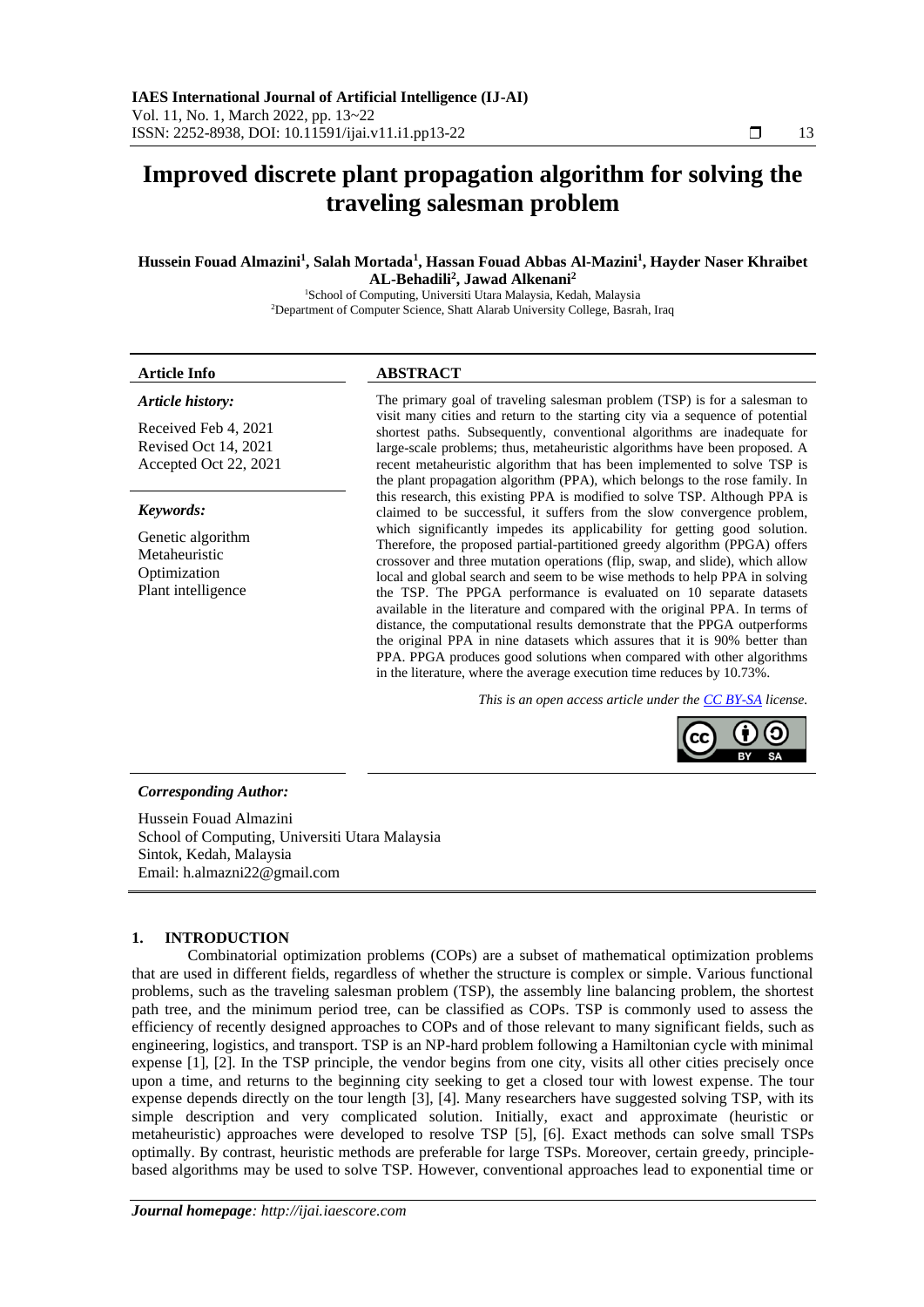unsatisfactory quality. To beat these shortcomings, many metaheuristic algorithms in the literature have been developed for TSP due to the importance of accomplishing improved solutions in realistic computing time [7].

Meta-heuristic algorithms can be classified into two major groups; single-based solution and population-based solution [6], [8], [9]. The ability of meta-heuristic algorithms to address optimization problems, such as TSP, relies on two elements: exploitation and exploration. Exploration refers to the research within the search space of unvisited regions, whereas exploitation refers to the search in the existing problem space regions for good solutions [10]–[12]. Single-based algorithms, including [variable](https://en.wikipedia.org/wiki/Variable_Neighborhood_Search)  [neighborhood search](https://en.wikipedia.org/wiki/Variable_Neighborhood_Search) [13], simulated annealing [14], and [guided local search](https://en.wikipedia.org/wiki/Guided_Local_Search) [15], aim to improve a single candidate solution. By contrast, population-based algorithms maintain and enhance candidate solutions, often using population features to conduct direct search; such algorithms include biogeography-based optimization [16], grey wolf optimizer [17], particle swarm optimization (PSO) [18], emperor penguin colony [19], genetic algorithm (GA) [20], ant colony optimization (ACO) [21], black hole (BH) algorithm [22], and dragonfly algorithm (DA) [23]. In recent years, studies on plants have demonstrated that plants display intelligent behavior. Consequently, plants are believed to have a nervous system [24]. Examples of plant intelligence algorithms include the sapling growing up algorithm [25], rooted tree optimization [26], runner root algorithm [27], and strawberry algorithm as plant propagation algorithm (PPA) [28].

PPA was initially suggested by [28] to solve numerical problems; it emulates the survival technique adopted by plants, in which they survive by colonizing new areas with good growing conditions. The strawberry plant has a survival of sustainability and growth that send short runners to exploit the quest for good solutions in existing problem space regions and send long runners in the search space to explore unvisited regions. In [29], studied PPA to solve TSP and showed that PPA can produce better solutions than other algorithms. However, applying a deterministic local search based on 2-opt and k-opt takes exponential time to find an optimal solution; moreover, when this occurs slows down its convergence speed, simply because there may be a deficiency of diversity in certain solutions which leads not to thrust the algorithm towards optimal regions. Consequently, to ensure better convergence, and make the algorithm have solution diversity in both local and global search. This present study implements a crossover operation and three mutation operations (flip, swap, and slide) in PPA and the proposed termed as partial-partitioned greedy algorithm (PPGA). The main contribution of a scientific study is to improve PPA for solving TSP using TSPLIB and produce a promising variant of PPA. The proposed algorithm PPGA is evaluated using 10 TSP datasets (with different sizes and complexities) selected from traveling salesman problem library (TSPLIB). The proposed PPGA is also compared with five metaheuristic algorithms: ACO, PSO, GA, BH, and DA. The main advantage of PPGA is the ability to find an ideal or near-ideal solution in a short time.

This paper is structured being as: section 2 explains the mathematics of TSP. Section 3 provides the literature review. Afterward, section 4 discussed the proposed PPGA methods. Section 5 and 6 explores the experimental results, performance evaluation, and benchmark datasets used in this study are presented. Lastly, section 7 the conclusions and recommendations for potential future research are given.

#### **2. TRAVELING SALESMAN PROBLEM**

The importance of TSP is attributed to the detailed studies and high guidelines of computer scientists for it to be included in the assessment of modern optimization algorithms. This problem has been shown to be an NP-hard problem. It can be defined being as: An agent must visit N nodes exactly once and return at the starting node at the lowest expense, i.e., lowest time of visitation or the shortest distance. A cost matrix  $C = [c_{ij}]$  is explored to obtain a permutation  $\pi : \{0, ..., N-1\} \to \{0, ..., N-1\}$ , where  $c_{ij}$  shows the expense of visiting node (i) from node (i). The aim is to reduce an objective function represented by  $f(\pi, \theta)$  $\mathcal{C}$ ) as shown in (1):

$$
f(\pi, C) = \sum_{i=0}^{N-1} d(c_{\pi(i)}, c_{\pi(i+1)}) + (c_{\pi(N)}, c_{\pi(1)})
$$
\n(1)

where  $\pi(i)$  shows the *i*<sup>th</sup> node in permutation  $\pi$ , d is the distance between nodes and c<sub>ij</sub>=c<sub>ji</sub> ∀ i, j and the position of city (i) can be verified by utilizing the values of the x-axes, and y-axes, i.e.,  $x_i$  and  $y_i$  sequentially.

#### **3. LITERATURE REVIEW**

Various algorithms, including single and hybrid algorithms, for TSP have been developed. In [30] proposed a hybrid approach using PSO to improve ACO performance parameters. In addition, a 3-opt local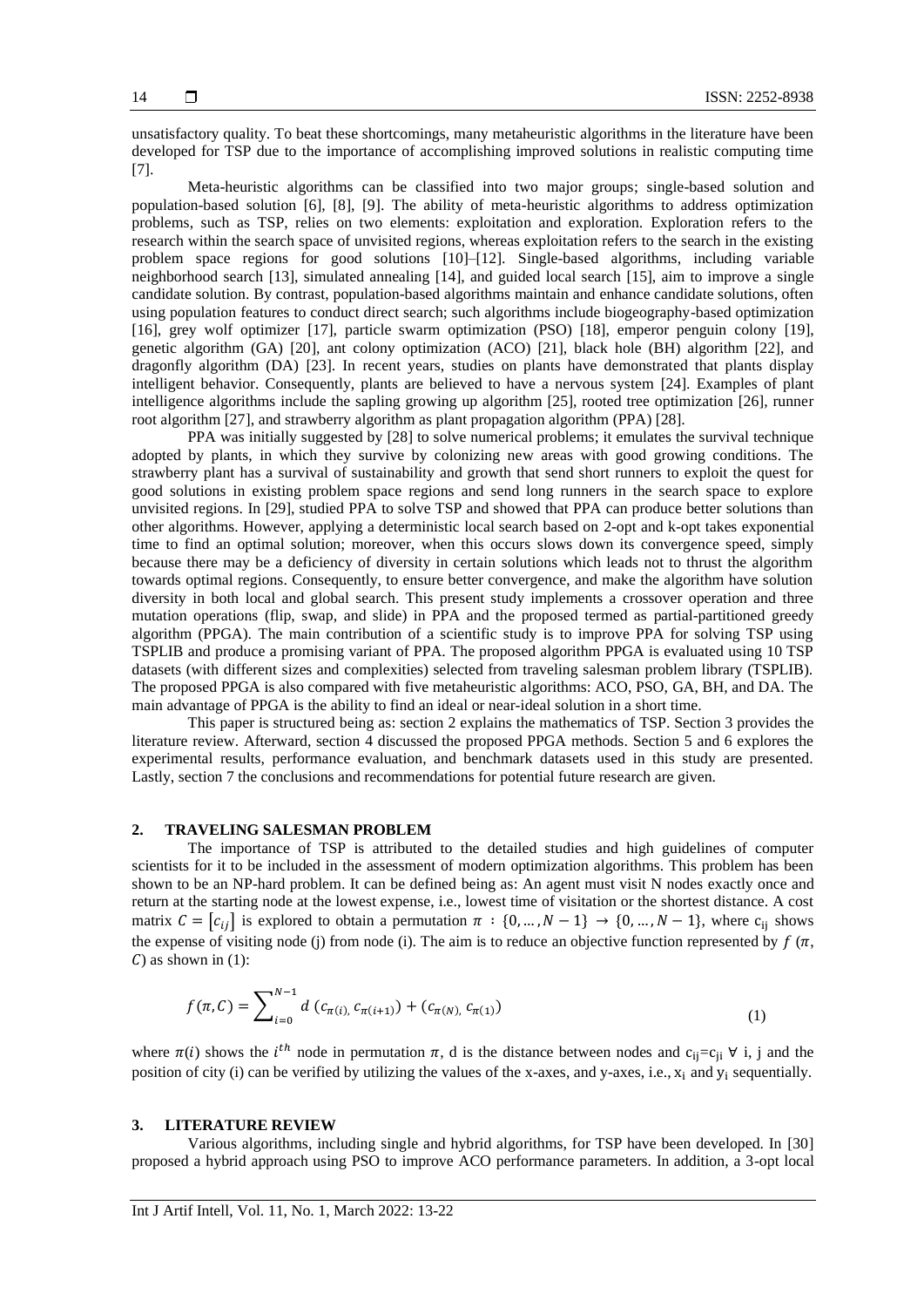$\Box$ 15

search was endowed to the proposed approach to enhance local search. However, the proposed algorithm has many operations that consume additional time in improving the same search regions to determine the best improvement. In [31] solved the issue of unstable nature instance problem by providing ACO with a local search operator. This operator iteratively chooses the best solution found by the algorithm and then continues to remove or insert cities to improve the solution quality. Nonetheless, using multi-operator in local search may radically increase the computation time or reduce their performance. GA has been implemented by several researchers for TSP. In [32] proposed the use of GA to resolve the challenging large-scale colored balanced TSP. nevertheless, the proposed next generation access (NGA) algorithm should demonstrate good performance in terms of solving speed or solution quality.

In accordance with [33] studied a hybrid metaheuristic algorithms address TSP based on simmulated annealing (SA) and the symbiotic organisms search. The possible challenge of the proposed algorithm can be found to a few considerations, the proposed algorithm includes the use of several parameters. Additionally, increasing the problem complexity, the configuration of the algorithm is linked to it. In another related work [34] studied on improving the performance of the SA by using a greedy search to deal properly with largescale TSP. However, the proposed algorithm stuck in local optima. This is because the SA utilizes a greedy acceptance criterion that only takes an optimized solution and excludes the worst solution. The probabilistic TSP was solved in multiple trials in [35] through an adaptive multiswarm PSO. In the suggested adaptive PSO, random values are allocated in the initial stage of the search. Next, these parameters are configured dynamically at the same time as the objective function of the problem is optimized. Nonetheless, the search process lacks feedback information and learning due to having less values of parameters to optimize. In [36] strengthened PSO to solve the imprecise cost matrix TSP. The PSO modifications consist of the adoption of the swap series, the swap process, and the guidelines for various speed updates. Nonetheless, several methods have been used in the proposed algorithm which affects to take additional time to get the best improvement. In [37] proposed a hybrid between firefly algorithm (FA) and GA; here, the distance of the FA is redefined by presenting two swap methods to prevent dropping into local optima. The created population which has poor solutions that could lead to long-term convergence to an ideal solution.

According to [38] investigated the BH algorithm to solve TSP. The implementation of the BH algorithm was assessed on 10 datasets and the outcomes in comparison with other optimization techniques. The computational results showed that the BH algorithm can provide solutions better than ACO, GA, and PSO. However, The BH algorithm still lacks the capability to perform high exploration during the update process. Due to a new solution is produced randomly when the previous solution is not improved. Furthermore, a similar study was conducted in [39] to investigate the DA on solving TSP. PPA has been investigated to work on discrete problems, specifically on TSP [29]. The research concerns the usage of the idea of long and short runners in maximum graphs while looking for Hamiltonian cycles. The performance of the PPA algorithm was tested on a traditional dataset and compared with that of PSO SA, GA, and FA. Experimental results were included; however, the performance of the algorithm in solving TSP must be further investigated and compared with that of other optimization methods. Besides, the PPA algorithm suffers from slows down its convergence speed, simply because there may be a deficiency of diversity in certain solutions which leads not to thrust the algorithm towards optimal regions.

#### **4. PROPOSED PARTIAL-PARTITIONED GREEDY ALGORITHM FOR TRAVELING SALESMAN PROBLEM**

PPGA randomly begins with the initial population of plants/tours/solutions and iteratively improvises solutions for a given problem instance. In each iteration, PPGA improvises solutions by using short and long runners. The PPGA algorithm proceeds as:

#### **4.1. Initial population**

The initial population is a collection of an ordered list of plants where every plant represents a sequence of cities.  $X_i$  is tour i, i=1, ..., NP, implying that NP is the plant population size. In accordance with the Euclidean distance, tour lengths  $X_L$  are calculated. Each city of plant is assigned a label of city such that no city can be seen twice in the same plant. TSP tour representation primarily has two strategies: adjacency and path. In this study, path representation is chosen for a tour. As shown in Figure 1, let  $\{A, B, C, D, E\}$  be the labels of cities where A is the starting point.



Figure 1. Plant/tour

*Improved discrete plant propagation algorithm for solving the … (Hussein Fouad Almazini)*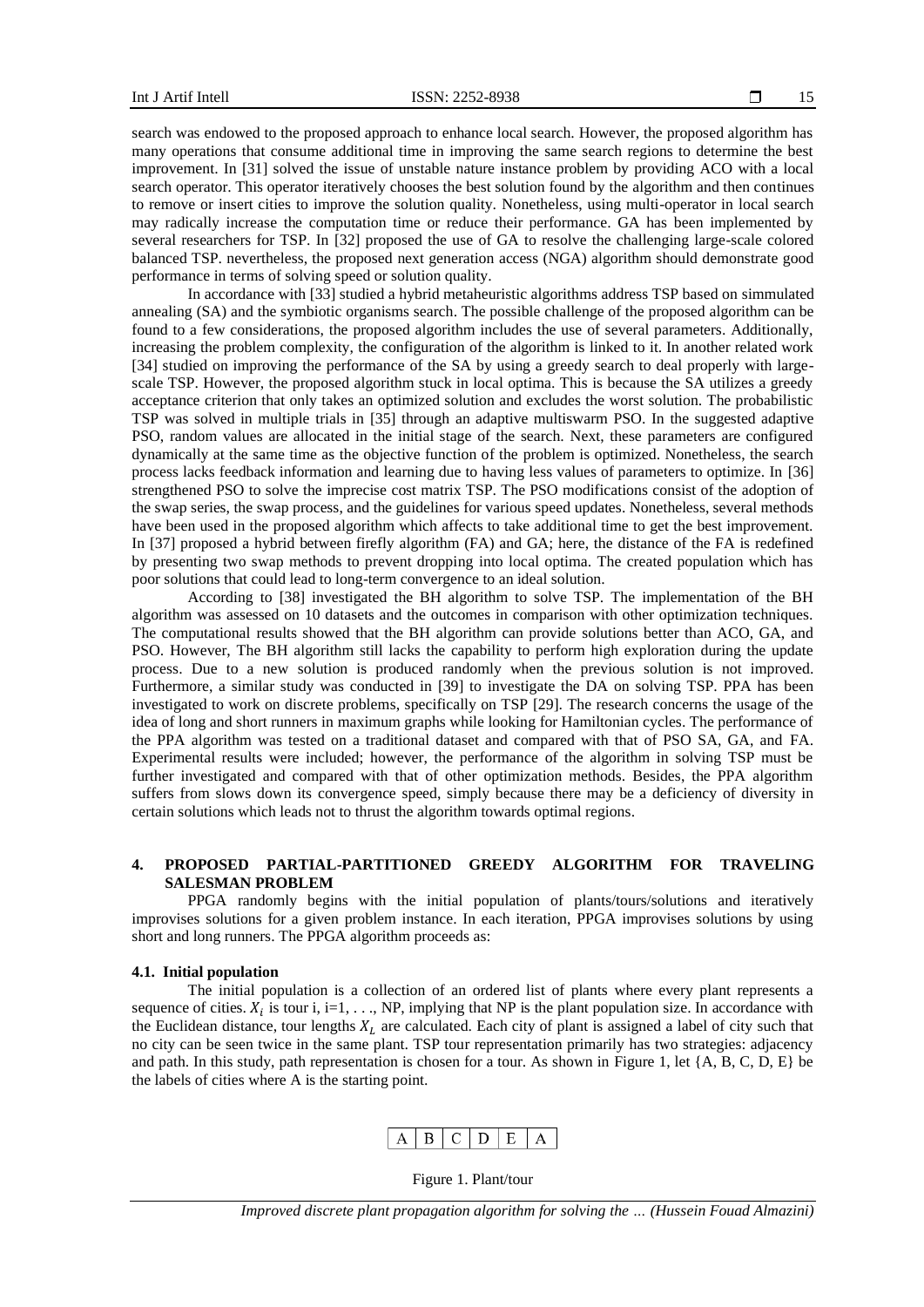#### **4.2. Short runners (exploitation task)**

A pre-determined tour set is taken from the ones that had short-length tours after sorting the tours by their tour lengths; from these tours, short runners are sent, i.e., new local tours are produced from them. Crossover is the synthesis of the two tours to create new tours that are copied into the new tours. The crossover operation, which utilizes the crossover simplest case, randomly chooses two tours to crossover, randomly picks a crossover point on the basis of (2), and then changes all cities after that point.

$$
CP_{i...n} = r \cdot (L_{i...n} - 2) + 1 \tag{2}
$$

where CP shows the crossover point,  $r \in [0, 1]$  is a randomly selected index, and L is the size of plants.

#### **4.3. Long runners (exploration task)**

Long runners are implemented by using three mutation operations (flip, swap, and slide). To explain the flip, swap, and slide operations, A, B, C, D and E are considered cities in the tour visited in sequence  ${A \rightarrow B \rightarrow C \rightarrow D \rightarrow E}$ . The operation structures produced are presented as:

- Flip: Orders the cities vice versa from the last city to the first city; the new sequence is  ${A \rightarrow E \rightarrow D \rightarrow A}$  $C \rightarrow B$ .
- Swap: Swaps two cities in the tour, where B and E are exchanged the new sequence is  ${A\rightarrow E \rightarrow C \rightarrow E}$  $D \rightarrow B$ .
- Slide: Slides two cities (B and C) after all the other cities' positions; the new sequence is  ${A \rightarrow D \rightarrow E}$  $\rightarrow$  B  $\rightarrow$  C.

PPGA started with a good population of tours (plants). The initial population diversity is supposed to be created by random methods utilized to create tours. Therefore, short runners conduct the exploitation process, and long runners control the exploration process in the search space. Figure 2 shows the pseudocodes of the PPGA algorithm.

```
PPGA Algorithm
1. Create a population P = X_i, i = 1, \ldots, NP of valid tours; select values for g_{\text{max}} and y.
2. \sigma = 13. while q < q_{max} do
4.
     Calculate N_i = f(X_i), \forall X_i \in P5. Sort N = N_{i}, i = 1, \ldots, NP in ascending order (for minimization);
6. for i = 1: E (NP/10), Top 10 % of plants do
     Create (y / i) short runners and select two random plants i..i + 1 apply crossover
7.
operator, where y
   is an arbitrary parameter.
8.
        if N_{i,i+1} > f (r_{i,i+1}) then
QX_{i\ldots i+1} \leftarrow r_{i\ldots i+1}10_{\text{else}}11. Ignore r_{i,i+1}12.end if
13. end for
14. for i = E (NP/10) + 1: NP do
15.
      r_i = 1 runner for plant i using random mutation operator, mutation operator = 3, 1 long
runner for each plant not in the top 10 percent
16. if N_i > f(r_i) then
17.
          X_i - r_i18. else
19.
        Ignore r_i20. end if
21. end for
22.end while
```
#### Figure 2. Pseudo-codes of the PPGA algorithm

#### **5. EXPERIMENTAL SETUP**

This section presents the performance and robustness of PPGA in solving TSP. Two experimental results are used. The first experiment PPGA against discrete PPA. In the second experiment, the proposed PPGA is compared with five population-based algorithms, i.e., ACO, PSO, GA, BH, and DA. The proposed PPGA is tested on 10 benchmark TSP datasets with diverse characteristics taken from TSPLIB [3]. Choosing different instance structures provides great insights into the behavior of the proposed algorithm when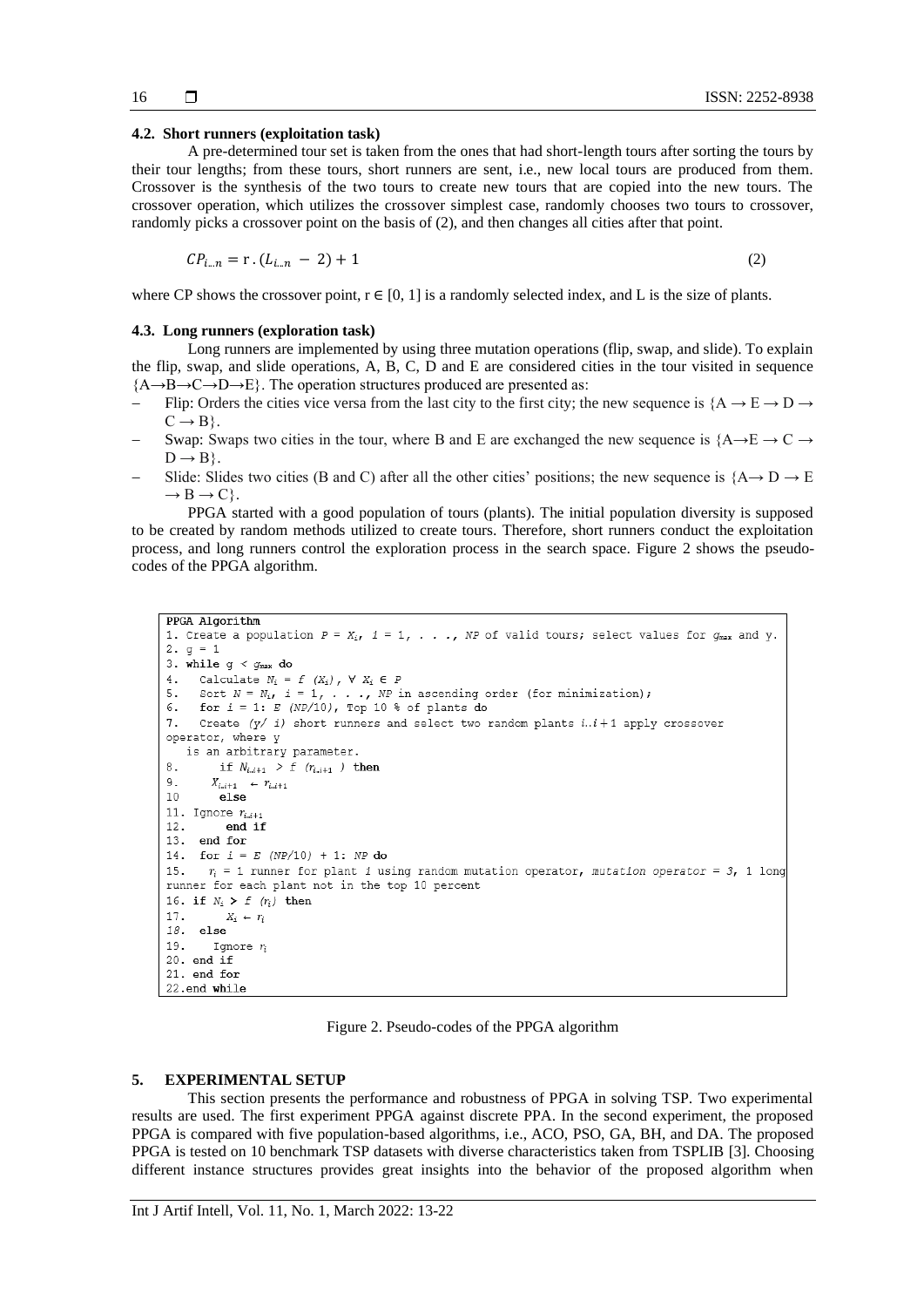addressing TSP. Figure 3 simplifies one type of TSP instances extracted from the TSPLIB benchmark library.

| NAME: ulysses22.tsp<br>TYPE: TSP                                  |
|-------------------------------------------------------------------|
| COMMENT: Odyssey of Ulysses (Groetschel/Padberg)<br>DIMENSION: 22 |
| EDGE WEIGHT TYPE: GEO                                             |
| DISPLAY DATA TYPE: COORD DISPLAY                                  |
| NODE COORD SECTION                                                |
| 1 38.24 20.42                                                     |
| 2 39.57 26.15                                                     |
| 3 40.56 25.32                                                     |
| 4 36.26 23.12                                                     |
| 5 33.48 10.54                                                     |
| 6 37.56 12.19<br>7 38.42 13.11                                    |
| 8 37.52 20.44                                                     |
| 941.239.10                                                        |
| 10 41.17 13.05                                                    |
| $11$ 36.08 $-5.21$                                                |
| 12 38.47 15.13                                                    |
| 13 38.15 15.35                                                    |
| 14 37.51 15.17                                                    |
| 15 35.49 14.32                                                    |
| 16 39.36 19.56                                                    |
| 17 38.09 24.36                                                    |
| 18 36.09 23.00<br>19 40.44 13.57                                  |
| 20 40.33 14.15                                                    |
| 21 40.37 14.23                                                    |
| 22 37.57 22.56                                                    |
| <b>EOF</b>                                                        |
|                                                                   |

Figure 3. Sample structure of the Ulysses22 dataset

In all datasets, n nodes reflect unique positions in specific towns, e.g., Berlin. The first five lines provide some details, such as the data type (including Euclidean, geographical or other forms of data) about the problem being discussed. The keyword TYPE defines the category of data, e.g., symmetric, asymmetric, or tour set. The keyword DIMENSION is the number of nodes for TSP datasets. The keyword EDGE WEIGHT TYPE determines how the edge weight is described, e.g., the keyword EUC 2D is the Euclidean distance in the plane, whereas GEO is the geographical distance. The node coordinate part starts with the keyword NODE COORD\_ SECTION. The node identifier, x and y coordinates are made up of every line. The identifier of the node is a unique integer  $\geq 1$ . Table 1 summarizes the statistics for several TSP instances.

| Data name            | Location                     |
|----------------------|------------------------------|
| ulysses22            | Groetschel/Padberg           |
| bays29               | Groetschel, Juenger, Reinelt |
| bayg29               | Groetschel, Juenger, Reinelt |
| att48                | Padberg/Rinaldi              |
| $e$ il $51$          | Christofides/Eilon           |
| berlin <sub>52</sub> | Berlin (Germany)             |
| st70                 | Smith/Thompson               |
| eil76                | Christofides/Eilon           |
| gr96                 | Europe                       |
| ei1101               | Christofides/Eilon           |

The proposed PPGA algorithm is implemented in the programming environment MATLAB 2020a and executed in an Intel ® Core™ i5 CPU, 2.40 GHz, 4 GB RAM memory, and Windows 7. Each test is conducted of five independent runs. The maximum number of generations (gmax) and population size are set to 200 and 100, respectively, for the proposed PPGA algorithm.

*Improved discrete plant propagation algorithm for solving the … (Hussein Fouad Almazini)*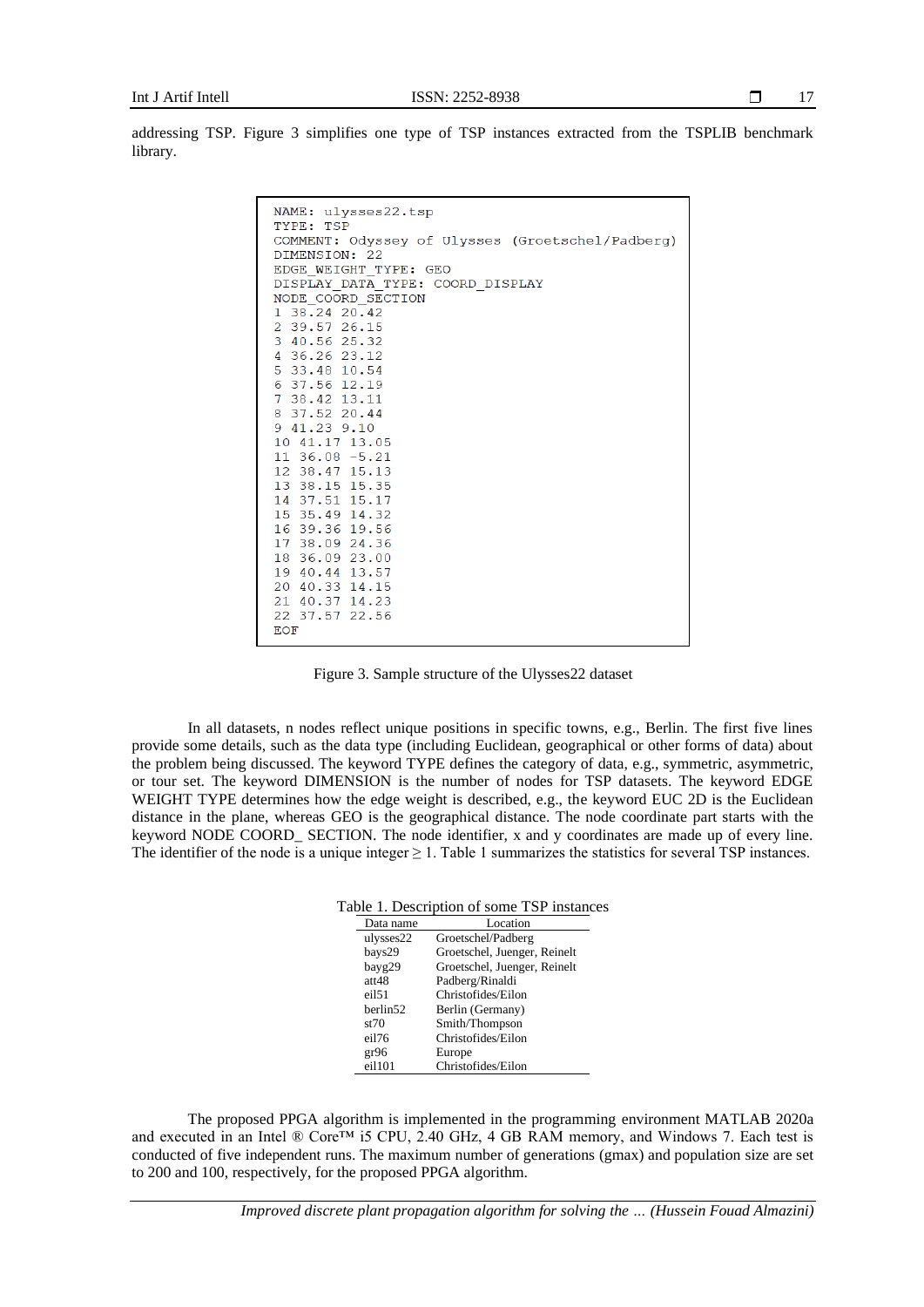#### **6. EXPERIMENTAL RESULTS**

The experimental results of the proposed PPGA is compared with PPA, as shown in Table 2. The best, worst, average, standard deviation (Std), and time (in seconds) are listed for each algorithm. Table 2 compares the results of the proposed PPGA against PPA for ten various datasets TSP. All the problems have been run five times independently.

| Table 2. Comparison of PPGA against PPA |             |             |          |          |         |       |  |  |
|-----------------------------------------|-------------|-------------|----------|----------|---------|-------|--|--|
| Dataset                                 | Algorithm   | <b>Best</b> | Worst    | Average  | Std     | Time  |  |  |
| ulysses22                               | <b>PPA</b>  | 66.81       | 84.16    | 73.33    | 6.92    | 1.05  |  |  |
|                                         | <b>PPGA</b> | 75.30       | 76.58    | 75.92    | 0.56    | 4.86  |  |  |
| bays29                                  | <b>PPA</b>  | 9883.32     | 10504.77 | 10257.19 | 265.89  | 1.06  |  |  |
|                                         | <b>PPGA</b> | 9105.87     | 9764.46  | 9311.17  | 287.96  | 6.44  |  |  |
| bayg29                                  | <b>PPA</b>  | 9253.00     | 10823.40 | 10070.52 | 763.67  | 1.06  |  |  |
|                                         | <b>PPGA</b> | 9120.33     | 9568.70  | 9318.19  | 178.09  | 2.57  |  |  |
| att48                                   | <b>PPA</b>  | 42308.39    | 47767.24 | 44816.51 | 2020.77 | 1.09  |  |  |
|                                         | <b>PPGA</b> | 33961.11    | 34581.00 | 34585.88 | 495.81  | 9.33  |  |  |
| eil51                                   | <b>PPA</b>  | 504.75      | 604.33   | 535.98   | 39.11   | 1.10  |  |  |
|                                         | <b>PPGA</b> | 444.03      | 458.42   | 450.39   | 5.20    | 9.91  |  |  |
| berlin52                                | <b>PPA</b>  | 8971.38     | 10420.33 | 9864.75  | 537.23  | 1.11  |  |  |
|                                         | <b>PPGA</b> | 7748.63     | 8359.85  | 8190.14  | 261.48  | 10.00 |  |  |
| st70                                    | <b>PPA</b>  | 924.72      | 1125.70  | 1045.35  | 74.88   | 1.10  |  |  |
|                                         | <b>PPGA</b> | 714.36      | 804.27   | 770.25   | 34.71   | 13.14 |  |  |
| eil76                                   | <b>PPA</b>  | 740.36      | 841.25   | 786.78   | 44.17   | 1.16  |  |  |
|                                         | <b>PPGA</b> | 586.47      | 632.15   | 604.68   | 17.33   | 14.35 |  |  |
| gr96                                    | <b>PPA</b>  | 1014.70     | 1067.18  | 1038.06  | 21.55   | 1.17  |  |  |
|                                         | <b>PPGA</b> | 634.36      | 721.80   | 670.88   | 34.65   | 17.92 |  |  |
| ei1101                                  | <b>PPA</b>  | 1066.95     | 1194.35  | 1137.02  | 60.34   | 1.20  |  |  |
|                                         | <b>PPGA</b> | 774.68      | 835.36   | 796.48   | 27.11   | 18.85 |  |  |
| Average                                 | <b>PPA</b>  | 7473.43     | 8443.27  | 7962.54  | 383.45  | 1.11  |  |  |
|                                         | <b>PPGA</b> | 6316.51     | 6580.25  | 6477.39  | 134.29  | 10.73 |  |  |

According to the results in Table 2 column 3, the proposed PPGA algorithm achieved nine out of ten datasets, which means 90% better than PPA in terms of best distance. The average comparison was shown in the lower section of the table. Table 2 results indicate that PPGA was better than PPA, according to the average tour costs and the average standard deviation for all datasets shown in column five and six. For the ten selected datasets, the average cost of touring PPGA was 6477.39. The achieved average tour costs for PPA was 7962.54. According to Table 2, this result is due to the improvement process achieved by the crossover and three mutation operations (flip, swap, and slide) which overcome the problem of slows down its convergence speed, and deficiency of diversity in discrete PPA.

Owing to the fact that there are a vast number of articles suggested for TSP in the literature, this study selected the algorithms that were recently published and those that obtained the best outcomes using the same datasets in the experiment to be compared with them in this study. The proposed PPGA is compared with five algorithms that are available in the literature: i.g., ACO, PSO, GA, and BH by [38] and DA proposed by [39]. The computational results are presented in Table 3. The best, worst, average, standard deviation (Std), and time (in seconds) are stated for each algorithm in Table 3.

Table 3 illustrates data showing that PPGA obtains the best results in six datasets out of 10 datasets, which means 60% better than ACO. PPGA outperforms PSO, GA, and DA in all 10 datasets. PPGA also achieves better outcomes in 5 datasets and equal results in one dataset than BH. Small values demonstrate the best solutions obtained and vice versa. In addition, for each algorithm, the Std on various runs is given to demonstrate algorithm efficiency and stability. A description of the average comparison is shown in the lower part of the table. Along with the results given in Table 3, the average tour costs in column five for all the datasets prove that PPGA is better than ACO, PSO, GA, BH, and DA. Based on the results in Table 3, the proposed PPGA algorithm superiority other algorithms in some data and rival in other data this is due to the improvement process achieved in PPGA by the crossover and three mutation operations (flip, swap, and slide). Where crossover and three mutation operations (flip, swap, and slide) have a responsibility in the balance between exploitation and exploration. The average tour cost for PPGA is 6477.39 for the selected ten problems. The accomplished average tour costs for ACO, PSO, GA, BH, and DA are 7089.73, 8307.81, 7661.78, 6546.42, and 6994.93, respectively. Moreover, the standard solution deviation achieved by the PPGA algorithm is slightly worse than DA, but better than ACO, PSO, GA, and BH. This result implies that in seeking optimal solutions, the PPGA algorithm is more efficient and robust, whereas other algorithms such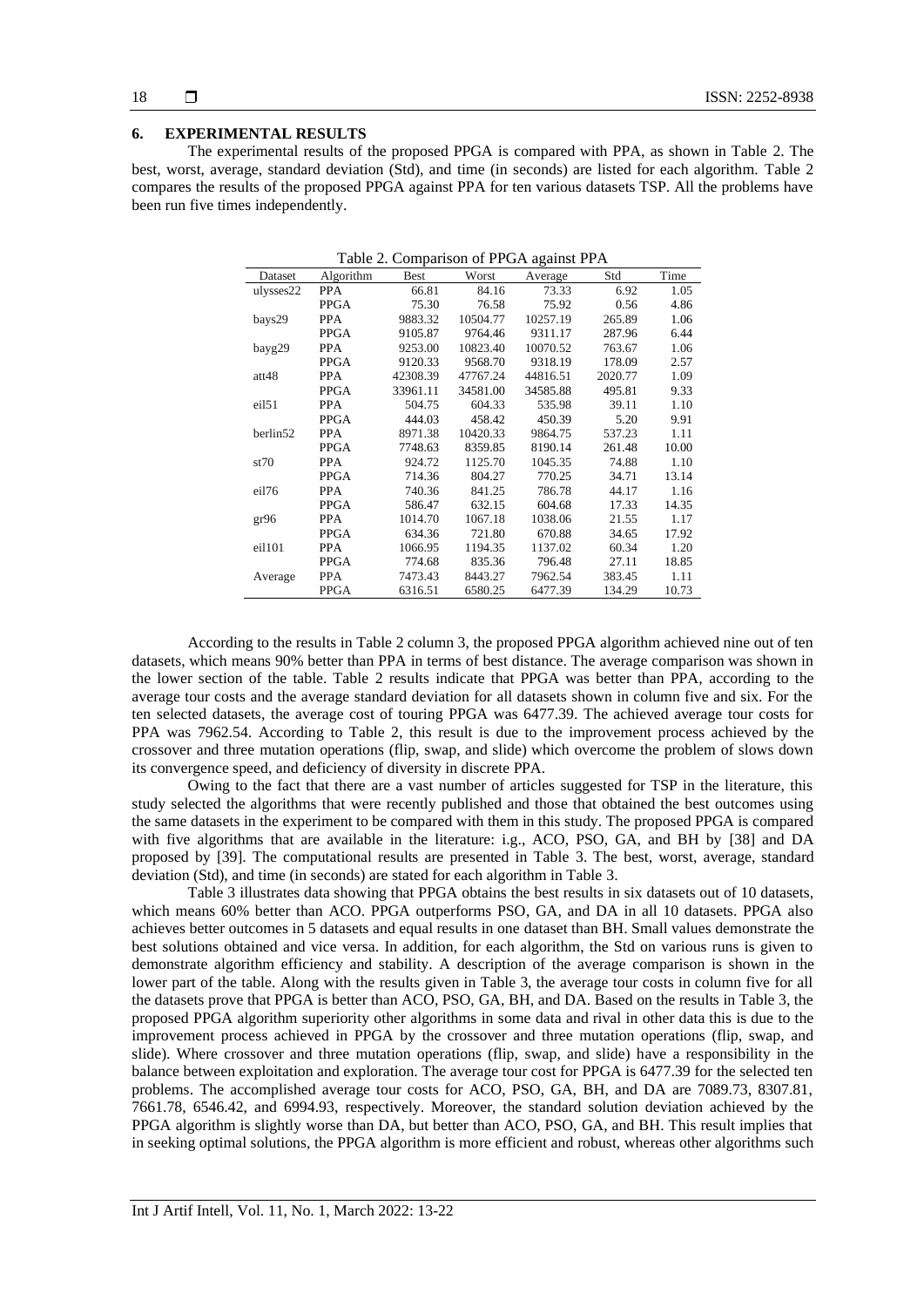as ACO, PSO, GA, and BH may be stuck in local optimal solutions. Finally, the proposed PPGA algorithm achieved a better average execution time than other optimization algorithms.

|           | Table 3. Comparison of PPGA versus other algorithms |                      |                      |                      |                    |                |  |  |  |
|-----------|-----------------------------------------------------|----------------------|----------------------|----------------------|--------------------|----------------|--|--|--|
| Dataset   | Algorithm                                           | <b>Best</b>          | Worst                | Average              | Std                | Time           |  |  |  |
| ulysses22 | <b>ACO</b>                                          | 75.39                | 75.84                | 75.48                | 0.19               | 84.27          |  |  |  |
|           | <b>PSO</b>                                          | 75.91                | 77.18                | 76.21                | 0.55               | 61.87          |  |  |  |
|           | GA                                                  | 75.77                | 76.44                | 75.98                | 1.23               | 63.39          |  |  |  |
|           | ВH                                                  | 75.30                | 75.93                | 75.68                | 0.34               | 50.44          |  |  |  |
|           | DA                                                  | 76.82                | 80.93                | 77.83                | 1.16               | 21.00          |  |  |  |
|           | PPGA                                                | 75.30                | 76.58                | 75.92                | 0.56               | 4.86           |  |  |  |
| bays29    | <b>ACO</b>                                          | 9239.19              | 11014.44             | 9823.20              | 722.41             | 88.25          |  |  |  |
|           | <b>PSO</b>                                          | 9120.33              | 9498.17              | 9195.90              | 168.97             | 88.82          |  |  |  |
|           | GА                                                  | 9751.42              | 10513.91             | 10015.23             | 319.87             | 57.11          |  |  |  |
|           | BH                                                  | 9396.47              | 9507.17              | 9463.25              | 60.95              | 52.10          |  |  |  |
|           | DA                                                  | 9387.03              | 9611.78              | 9480.29              | 64.96              | 22.00          |  |  |  |
|           | <b>PPGA</b>                                         | 9105.87              | 9764.46              | 9311.17              | 287.96             | 6.44           |  |  |  |
| bayg29    | <b>ACO</b>                                          | 9447.49              | 11033.54             | 9882.21              | 675.83             | 99.95          |  |  |  |
|           | <b>PSO</b>                                          | 9329.25              | 11332.72             | 9947.02              | 799.40             | 75.29          |  |  |  |
|           | GA                                                  | 9579.12              | 10411.19             | 9771.95              | 127.11             | 56.16          |  |  |  |
|           | BH                                                  | 9375.44              | 9375.44              | 9375.44              | 0.00               | 45.87          |  |  |  |
|           | DA                                                  | 9464.41              | 9704.98              | 9547.75              | 64.75              | 22.00          |  |  |  |
|           | PPGA                                                | 9120.33              | 9568.70              | 9318.19              | 178.09             | 2.57           |  |  |  |
| att48     | ACO                                                 | 35230.90             | 46204.24             | 39436.18             | 4874.29            | 133.45         |  |  |  |
|           | <b>PSO</b>                                          | 36996.44             | 61421.99             | 47018.41             | 9685.89<br>2004.00 | 84.73          |  |  |  |
|           | GA                                                  | 35312.51             | 50671.45             | 43620.63             | 589.80             | 57.35          |  |  |  |
|           | ВH                                                  | 34200.86<br>37225.85 | 35528.51             | 34473.84             |                    | 43.21          |  |  |  |
|           | DA<br><b>PPGA</b>                                   | 33961.11             | 38683.21<br>34581.00 | 37759.73<br>34585.88 | 425.69<br>495.81   | 23.00<br>9.33  |  |  |  |
| eil51     | <b>ACO</b>                                          | 454.38               | 469.05               | 461.01               | 6.29               | 59.19          |  |  |  |
|           | <b>PSO</b>                                          | 469.15               | 737.52               | 574.80               | 107.23             | 57.25          |  |  |  |
|           | GA                                                  | 448.83               | 462.11               | 453.47               | 9.41               | 59.63          |  |  |  |
|           | BH                                                  | 437.89               | 526.89               | 458.92               | 38.63              | 44.39          |  |  |  |
|           | DA                                                  | 471.56               | 491.65               | 475.16               | 4.51               | 23.00          |  |  |  |
|           | <b>PPGA</b>                                         | 444.03               | 458.42               | 450.39               | 5.20               | 9.91           |  |  |  |
| berlin52  | <b>ACO</b>                                          | 7757.02              | 10541.12             | 8522.90              | 1152.2             | 65.07          |  |  |  |
|           | <b>PSO</b>                                          | 9218.46              | 14279.43             | 11089.52             | 2067.93            | 68.64          |  |  |  |
|           | GА                                                  | 8779.75              | 9565.37              | 9288.44              | 1301.21            | 52.73          |  |  |  |
|           | ВH                                                  | 8188.07              | 9356.74              | 8455.83              | 508.98             | 43.40          |  |  |  |
|           | DA                                                  | 9400.75              | 9610.15              | 9486.70              | 72.54              | 23.00          |  |  |  |
|           | PPGA                                                | 7748.63              | 8359.85              | 8190.14              | 261.48             | 10.00          |  |  |  |
| st70      | ACO                                                 | 711.65               | 855.20               | 757.75               | 59.60              | 94.56          |  |  |  |
|           | <b>PSO</b>                                          | 1030.84              | 1756.12              | 1321.81              | 269.27             | 55.28          |  |  |  |
|           | GА                                                  | 1112.30              | 1242.20              | 1158.84              | 52.17              | 55.09          |  |  |  |
|           | BH                                                  | 723.26               | 1081.10              | 797.57               | 125.22             | 45.33          |  |  |  |
|           | DA                                                  | 797.47               | 887.08               | 839.01               | 24.28              | 29.00          |  |  |  |
|           | <b>PPGA</b>                                         | 714.36               | 804.27               | 770.25               | 34.71              | 13.14          |  |  |  |
| eil76     | <b>ACO</b>                                          | 574.24               | 665.99               | 594.14               | 40.21              | 61.74          |  |  |  |
|           | <b>PSO</b>                                          | 804.26               | 1195.90              | 975.63               | 152.40             | 56.76          |  |  |  |
|           | GA                                                  | 619.22               | 679.78               | 652.05               | 122.09             | 46.69          |  |  |  |
|           | ВH                                                  | 566.24               | 925.84               | 659.10               | 152.17             | 46.54          |  |  |  |
|           | DA                                                  | 624.92               | 674.48               | 644.89               | 13.03              | 30.00          |  |  |  |
|           | PPGA                                                | 586.47               | 632.15               | 604.68               | 17.33              | 14.35          |  |  |  |
| gr96      | ACO                                                 | 555.75               | 639.91               | 580.54               | 33.93              | 84.38          |  |  |  |
|           | <b>PSO</b>                                          | 1095.11              | 1728.82              | 1378.86              | 247.50             | 56.21          |  |  |  |
|           | GA                                                  | 737.96               | 748.35               | 742.42               | 4.32               | 63.24          |  |  |  |
|           | ВH                                                  | 546.83               | 1197.87              | 807.24               | 258.81             | 43.58          |  |  |  |
|           | DA<br><b>PPGA</b>                                   | 671.00               | 836.00               | 734.05               | 47.26              | 40.00          |  |  |  |
| ei1101    | <b>ACO</b>                                          | 634.36<br>725.09     | 721.80<br>868.20     | 670.88<br>763.92     | 34.65<br>59.96     | 17.92<br>89.63 |  |  |  |
|           | <b>PSO</b>                                          |                      | 1973.81              | 1499.99              | 319.74             |                |  |  |  |
|           | GA                                                  | 1158.70<br>828.88    | 854.43               | 838.83               | 9.96               | 62.09<br>55.18 |  |  |  |
|           | ВH                                                  | 720.38               | 1249.86              | 897.38               | 210.14             | 45.83          |  |  |  |
|           | DA                                                  | 812.80               | 997.60               | 898.52               | 47.90              | 36.00          |  |  |  |
|           | <b>PPGA</b>                                         | 774.68               | 835.36               | 796.48               | 27.11              | 18.85          |  |  |  |
| Average   | <b>ACO</b>                                          | 6477.11              | 8236.75              | 7089.73              | 762.49             | 86.04          |  |  |  |
|           | <b>PSO</b>                                          | 6929.84              | 10400.17             | 8307.81              | 1381.88            | 66.69          |  |  |  |
|           | GA                                                  | 6724.57              | 8522.52              | 7661.78              | 395.13             | 56.65          |  |  |  |
|           | ΒH                                                  | 6423.07              | 6882.53              | 6546.42              | 194.50             | 46.06          |  |  |  |
|           | DA                                                  | 6893.26              | 7157.78              | 6994.93              | 76.60              | 26.9           |  |  |  |
|           | <b>PPGA</b>                                         | 6316.51              | 6580.25              | 6477.39              | 134.29             | 10.73          |  |  |  |

*Improved discrete plant propagation algorithm for solving the … (Hussein Fouad Almazini)*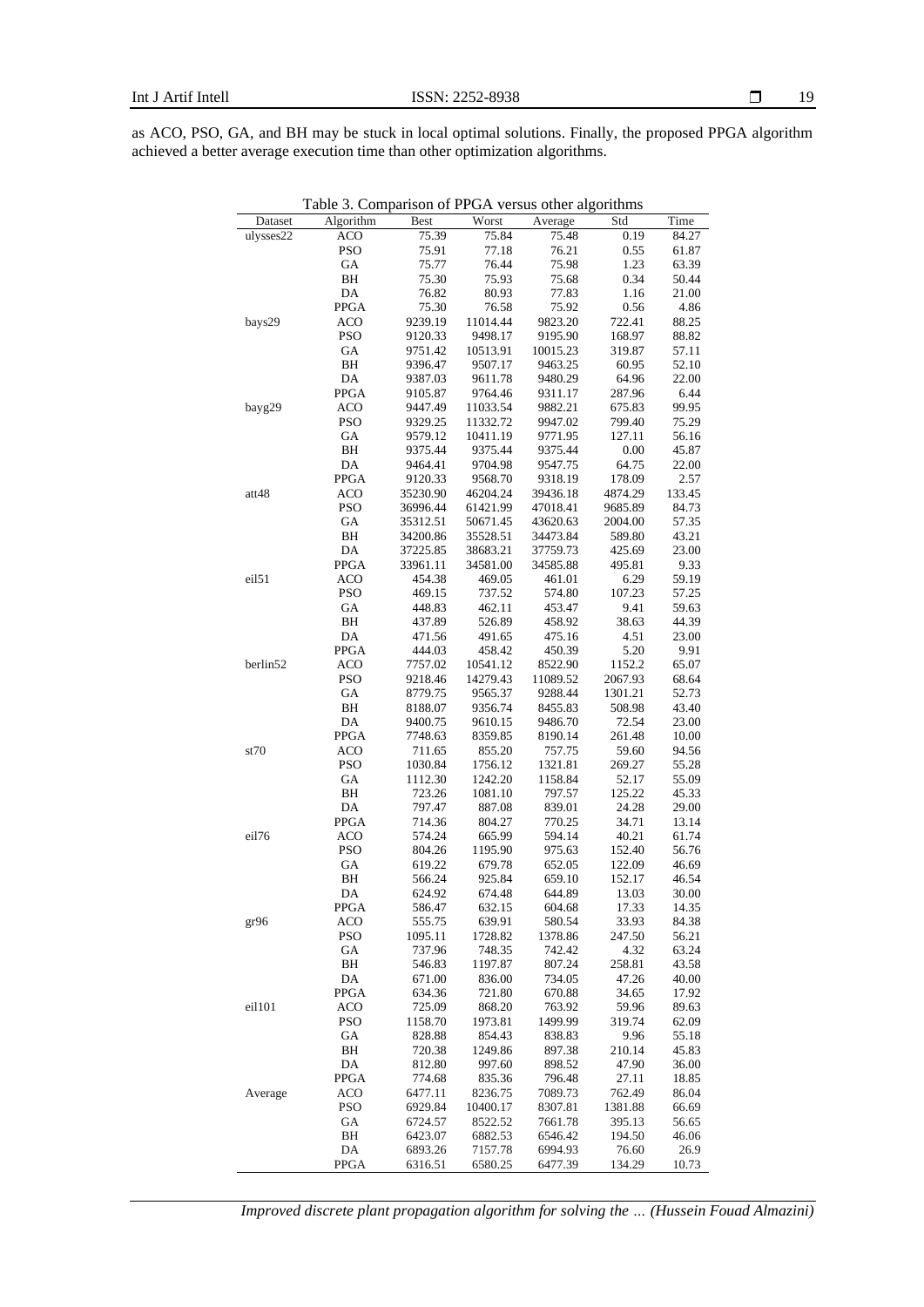#### **7. CONCLUSION**

For several decades, the creation of intelligent behavior in plants to solve complex problems has been an important research area. In this study, discrete PPA is improved to solve COPs, particularly the TSP. The algorithm is evaluated on ten benchmark datasets and compared with five common algorithms in the literature to determine the efficacy of the proposed PPGA algorithm for solving TSP. The experimental results indicate that, relative to ACO, PSO, GA, BH, and DA, the PPGA algorithm can yield high-quality solutions. Moreover, the experimental results demonstrate that PPGA considerably outperforms other algorithms in terms of average tour cost and execution time. Further research concerns extending PPGA to solve other COPs such as, the facility layout problem, the quadratic assignment problem, and vehicle routing problems.

#### **REFERENCES**

- [1] T. Sahai, "Dynamical systems theory and algorithms for NP-hard problems," *Studies in Systems, Decision and Control*, vol. 304, pp. 183–206, 2020, doi: 10.1007/978-3-030-51264-4\_8.
- [2] S. Mortada and Y. Yusof, "A neighbourhood search for artificial bee colony in vehicle routing problem with time windows," *International Journal of Intelligent Engineering and Systems*, vol. 14, no. 3, pp. 255–266, Jun. 2021, doi: 10.22266/ijies2021.0630.22.
- [3] G. Reinelt, "TSPLIB. A traveling salesman problem library," *ORSA journal on computing*, vol. 3, no. 4, pp. 376–384, 1991, doi: 10.1287/ijoc.3.4.376.
- [4] R. Sagban, K. R. Ku-Mahamud, and M. S. Abu Bakar, "Reactive max-min ant system with recursive local search and its application to TSP and QAP," *Intelligent Automation and Soft Computing*, vol. 23, no. 1, pp. 127–134, 2017, doi: 10.1080/10798587.2016.1177914.
- [5] A. Kumar, "Improved genetic algorithm to solve small scale travelling salesman problem," in *Proceedings of the International Conference on Intelligent Computing and Control Systems, ICICCS 2020*, 2020, pp. 516–520, 10.1109/ICICCS48265.2020.9120880.
- [6] K. Hussain, M. N. Mohd Salleh, S. Cheng, and Y. Shi, "Metaheuristic research: a comprehensive survey," *Artificial Intelligence Review*, vol. 52, no. 4, pp. 2191–2233, 2019, doi: 10.1007/s10462-017-9605-z.
- [7] D. Karaboga and B. Gorkemli, "Solving traveling salesman problem by using combinatorial artificial bee colony algorithms," *International Journal on Artificial Intelligence Tools*, vol. 28, no. 1, 2019, doi: 10.1142/S0218213019500040.
- [8] H. N. K. Al-Behadili, K. R. Ku-Mahamud, and R. Sagban, "Genetic-based pruning technique for ant-miner classification algorithm," *International Journal on Advanced Science, Engineering and Information Technology*, vol. 11, no. 1, p. 304, Feb. 2021, doi: 10.18517/ijaseit.11.1.10826.
- [9] H. N. K. AL-Behadili, K. R. Ku-Mahamud, and R. Sagban, "Hybrid ant colony optimization and genetic algorithm for rule induction," *Journal of Computer Science*, vol. 16, no. 7, pp. 1019–1028, 2020, doi: 10.3844/JCSSP.2020.1019.1028.
- [10] A. M. Jabbar, K. R. Ku-Mahamud, and R. Sagban, "An improved ACS algorithm for data clustering," *Indonesian Journal of Electrical Engineering and Computer Science*, vol. 17, no. 3, pp. 1506–1515, 2020, doi: 10.11591/ijeecs.v17.i3.pp1506-1515.
- [11] A. Ullah, N. M. Nawi, J. Uddin, S. Baseer, and A. H. Rashed, "Artificial bee colony algorithm used for load balancing in cloud computing: Review," *IAES International Journal of Artificial Intelligence*, vol. 8, no. 2, pp. 156–167, Jun. 2019, doi: 10.11591/ijai.v8.i2.pp156-167.
- [12] A. M. Jabbar, K. R. Ku-Mahamud, and R. Sagban, "Improved self-adaptive ACS Algorithm to determine the optimal number of clusters," *International Journal on Advanced Science, Engineering and Information Technology*, vol. 11, no. 3, pp. 1092–1099, 2021, doi: 10.18517/ijaseit.11.3.11723.
- [13] N. Mladenović and P. Hansen, "Variable neighborhood search," *Computers and Operations Research*, vol. 24, no. 11, pp. 1097– 1100, Nov. 1997, doi: 10.1016/S0305-0548(97)00031-2.
- [14] P. J. M. van Laarhoven and E. H. L. Aarts, "Simulated annealing," in *Simulated Annealing: Theory and Applications*, Dordrecht: Springer Netherlands, 1987, pp. 7–15.
- [15] C. Voudouris and E. P. K. Tsang, "Guided Local Search," in *Handbook of Metaheuristics*, vol. 1–2, Boston: Kluwer Academic Publishers, 2018, pp. 185–218.
- [16] D. Simon, "Biogeography-based optimization," *IEEE transactions on evolutionary computation*, vol. 12, no. 6, pp. 702–713, 2008.
- [17] H. Almazini and K. Ku-Mahamud, "Grey wolf optimization parameter control for feature selection in anomaly detection," *International Journal of Intelligent Engineering and Systems*, vol. 14, no. 2, pp. 474–483, Apr. 2021, doi: 10.22266/ijies2021.0430.43.
- [18] T.-A. N. Abdali, R. Hassan, R. C. Muniyandi, A. H. Mohd Aman, Q. N. Nguyen, and A. S. Al-Khaleefa, "Optimized particle swarm optimization algorithm for the realization of an enhanced energy-aware location-aided routing protocol in MANET," *Information*, vol. 11, no. 11, p. 529, Nov. 2020, doi: 10.3390/info11110529.
- [19] S. Harifi, M. Khalilian, J. Mohammadzadeh, and S. Ebrahimnejad, "Emperor penguins colony: a new metaheuristic algorithm for optimization," *Evolutionary Intelligence*, vol. 12, no. 2, pp. 211–226, 2019, doi: 10.1007/s12065-019-00212-x.
- [20] M. Mitchell, "An introduction to genetic algorithms," *An Introduction to Genetic Algorithms*, vol. 1996, 2020, doi: 10.7551/mitpress/3927.001.0001.
- [21] H. Almazini and K. Ku-Mahamud, "Adaptive technique for feature selection in modified graph clustering-based ant colony optimization," *International Journal of Intelligent Engineering and Systems*, vol. 14, no. 3, pp. 332–345, Jun. 2021, doi: 10.22266/ijies2021.0630.28.
- [22] A. Hatamlou, "Black hole: a new heuristic optimization approach for data clustering," *Information Sciences*, vol. 222, pp. 175– 184, 2013, doi: 10.1016/j.ins.2012.08.023.
- [23] S. Mirjalili, "Dragonfly algorithm: a new meta-heuristic optimization technique for solving single-objective, discrete, and multiobjective problems," *Neural Computing and Applications*, vol. 27, no. 4, pp. 1053–1073, 2016, doi: 10.1007/s00521-015-1920-1.
- [24] S. Akyol and B. Alatas, "Plant intelligence based metaheuristic optimization algorithms," *Artificial Intelligence Review*, vol. 47, no. 4, pp. 417–462, 2017, doi: 10.1007/s10462-016-9486-6.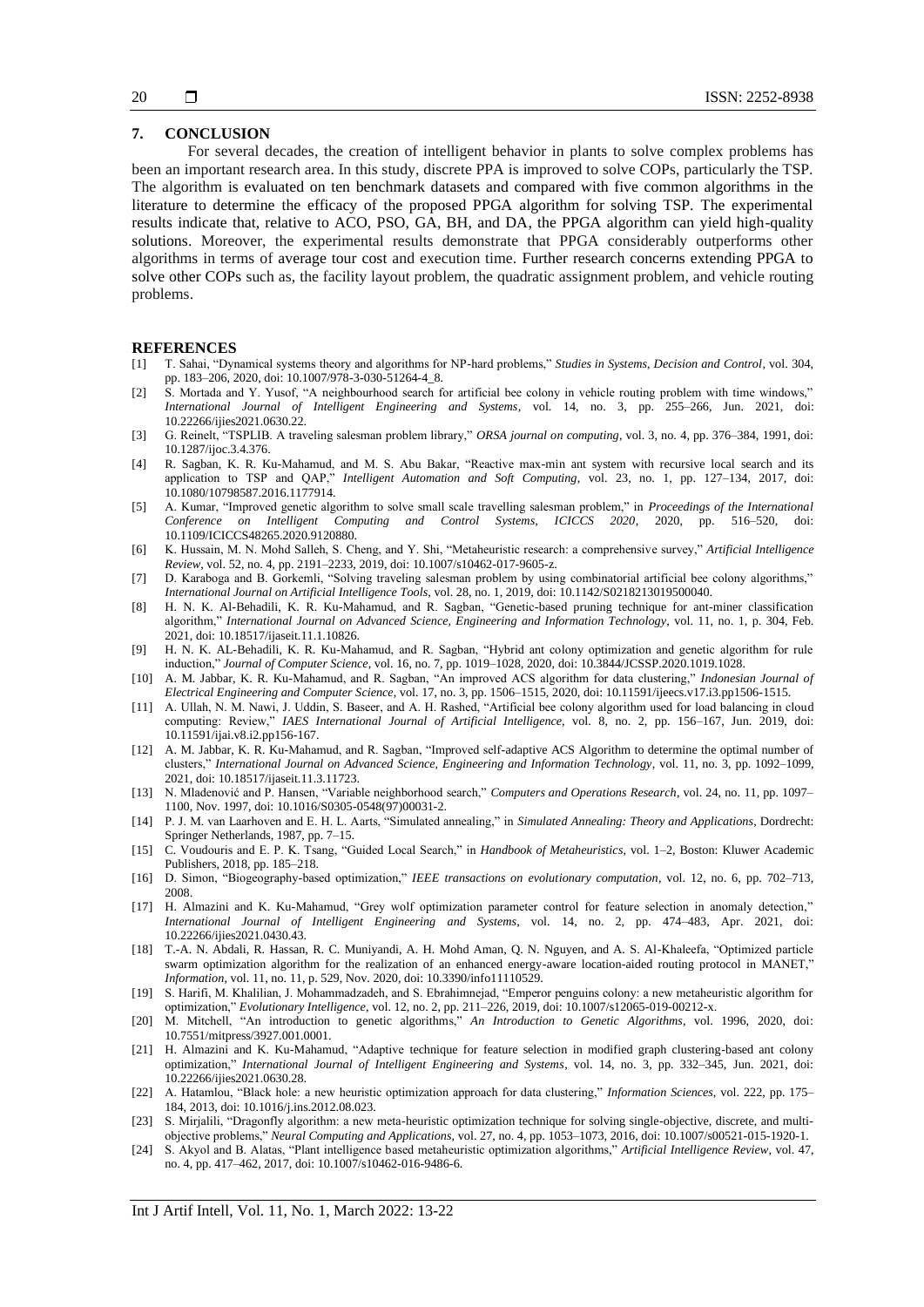- [25] A. Karci, "Theory of saplings growing up algorithm," in *Lecture Notes in Computer Science (including subseries Lecture Notes in Artificial Intelligence and Lecture Notes in Bioinformatics)*, 2007, vol. 4431 LNCS, no. PART 1, pp. 450–460, doi: 10.1007/978- 3-540-71618-1\_50.
- [26] Y. Labbi, D. Ben Attous, H. A. Gabbar, B. Mahdad, and A. Zidan, "A new rooted tree optimization algorithm for economic dispatch with valve-point effect," *International Journal of Electrical Power and Energy Systems*, vol. 79, pp. 298–311, 2016, doi: 10.1016/j.ijepes.2016.01.028.
- [27] F. Merrikh-Bayat, "The runner-root algorithm: a metaheuristic for solving unimodal and multimodal optimization problems inspired by runners and roots of plants in nature," *Applied Soft Computing Journal*, vol. 33, pp. 292–303, 2015, doi: 10.1016/j.asoc.2015.04.048.
- [28] A. Salhi and E. S. Fraga, "Nature-inspired optimisation approaches and the new plant propagation algorithm," in *International Conference on Numerical Analysis and Optimization (ICeMATH)*, 2011.
- [29] B. Selamoğlu and A. Salhi, "The plant propagation algorithm for discrete optimisation: The case of the travelling salesman problem," in *Studies in Computational Intelligence*, vol. 637, Springer, 2016, pp. 43–61.
- [30] M. Mahi, Ö. K. Baykan, and H. Kodaz, "A new hybrid method based on particle swarm optimization, ant colony optimization and 3-opt algorithms for traveling salesman problem," *Applied Soft Computing Journal*, vol. 30, pp. 484–490, 2015, doi: 10.1016/j.asoc.2015.01.068.
- [31] M. Mavrovouniotis, F. M. Muller, and S. Yang, "Ant colony optimization with local search for dynamic traveling salesman problems," *IEEE Transactions on Cybernetics*, vol. 47, no. 7, pp. 1743–1756, 2017, doi: 10.1109/TCYB.2016.2556742.
- [32] X. Dong and Y. Cai, "A novel genetic algorithm for large scale colored balanced traveling salesman problem," *Future Generation Computer Systems*, vol. 95, pp. 727–742, 2019, doi: 10.1016/j.future.2018.12.065.
- [33] A. E. S. Ezugwu, A. O. Adewumi, and M. E. Frîncu, "Simulated annealing based symbiotic organisms search optimization algorithm for traveling salesman problem," *Expert Systems with Applications*, vol. 77, pp. 189–210, 2017, doi: 10.1016/j.eswa.2017.01.053.
- [34] X. Wu and D. Gao, "A study on greedy search to improve simulated annealing for large-scale traveling salesman problem," in Lecture Notes in Computer Science (including subseries Lecture Notes in Artificial Intelligence and Lecture Notes in *Bioinformatics)*, 2017, vol. 10386 LNCS, pp. 250–257, doi: 10.1007/978-3-319-61833-3\_26.
- [35] Y. Marinakis, M. Marinaki, and A. Migdalas, "Adaptive tunning of all parameters in a multi-swarm particle swarm optimization algorithm: An application to the probabilistic traveling salesman problem," *Springer Proceedings in Mathematics and Statistics*, vol. 130, pp. 187–207, 2015, doi: 10.1007/978-3-319-18567-5\_10.
- [36] I. Khan, S. Pal, and M. K. Maiti, "A modified particle swarm optimization algorithm for solving traveling salesman problem with imprecise cost matrix," in *Proceedings of the 4th IEEE International Conference on Recent Advances in Information Technology, RAIT 2018*, 2018, pp. 1–8, doi: 10.1109/RAIT.2018.8389060.
- [37] L. Teng and H. Li, "Modified discrete firefly algorithm combining genetic algorithm for traveling salesman problem," *TELKOMNIKA (Telecommunication Computing Electronics and Control)*, vol. 16, no. 1, pp. 424–431, 2018, doi: 10.12928/TELKOMNIKA.V16I1.4752.
- [38] A. Hatamlou, "Solving travelling salesman problem using black hole algorithm," *Soft Computing*, vol. 22, no. 24, pp. 8167–8175, 2018, doi: 10.1007/s00500-017-2760-y.
- [39] A. I. Hammouri, E. T. A. Samra, M. A. Al-Betar, R. M. Khalil, Z. Alasmer, and M. Kanan, "A dragonfly algorithm for solving traveling salesman problem," in *Proceedings - 8th IEEE International Conference on Control System, Computing and Engineering, ICCSCE 2018*, 2019, pp. 136–141, doi: 10.1109/ICCSCE.2018.8684963.

#### **BIOGRAPHIES OF AUTHORS**



**Hussein Fouad Almazini D N sc P** is a Ph.D student at School of Computing, Sintok, Universiti Utara Malaysia, Kedah, Malaysia. He holds a master's degree in information technology in the area (Artificial Intelligence). He works in a artificial intelligence, evolutionary computation, meta-heuristic algorithms and swarm intelligence. He is also interested in mining scientific datasets in domains such as IoT, healthcare, cyber security, social network, business, demographic, sustainability, and intelligence analysis. He can be contacted at email[: h.almazni22@gmail.com.](mailto:h.almazni22@gmail.com)



Salah Mortada <sup>is a</sup> <sup>sc</sup> P is a Ph.D student at School of Computing, Sintok, Universiti Utara Malaysia, Kedah, Malaysia. He holds a master's degree in information technology in the area (Usability and User Experience). His current research interests include artificial intelligence, evolutionary computation, meta-heuristic algorithms, swarm intelligence, and their applications in the design and optimization of intelligent transportation management such as VRPs. [He can be contacted at email: sms099@yahoo.com.](mailto:%20He%20can%20be%20contacted%20at%20email:%20sms099@yahoo.com)